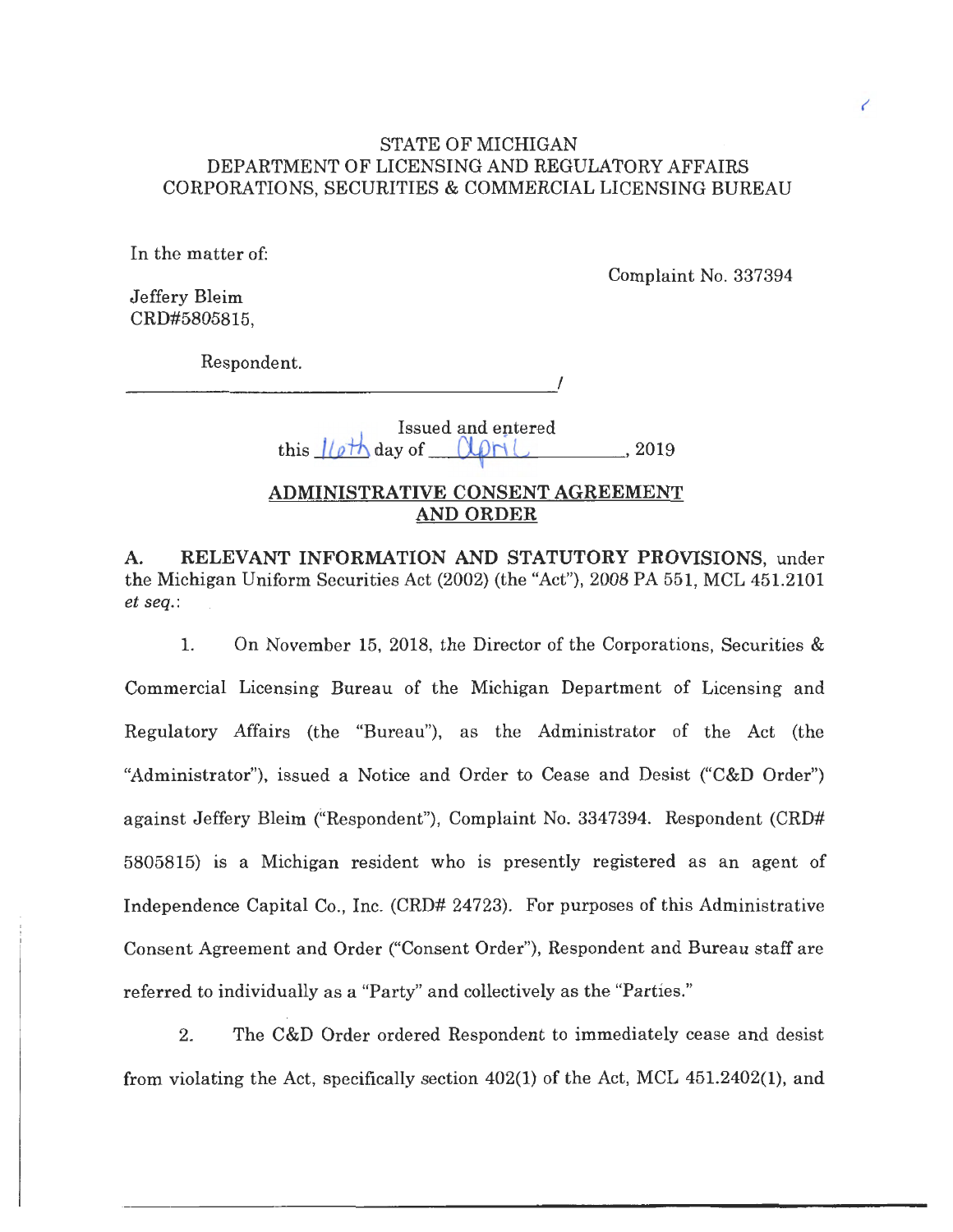further notified Respondent that the Administrator intended to impose a civil fine against him in the amount of \$10,000 under MCL 451.2604(4)(a).

3. The C&D Order was immediately effective pursuant to MCL 451.2604(2); however, Respondent, through counsel, timely requested an administrative hearing on the C&D Order under MCL 451.2604(2) and (3) (the "Hearing Request"). Thereafter, the Parties waived the 15-day statutory requirement to schedule a hearing and agreed to hold Respondent's Hearing Request in abeyance while negotiating possible resolution through this Consent Order.

4. As a result of negotiations, the Parties agree to and recommend that the Administrator order a settlement of this matter under the terms and conditions set forth in this Consent Order. Respondent was represented by, and had the advice of, legal counsel throughout the process of resolving the C&D Order through this Consent Order.

#### **B. AGREEMENT**

The Parties agree to resolve the C&D Order under the following terms and conditions:

1. Respondent agrees to comply with the Act in connection with all future conduct and activities, including but not limited to ensuring that he is registered or exempt before effecting any further securities transactions in Michigan and ensuring that any securities he offers or sells in Michigan are registered or exempt.

2. Respondent agrees to pay the Bureau a reduced civil fine in the settlement amount of One Thousand Five Hundred and 00/100 Dollars (\$1,500.00)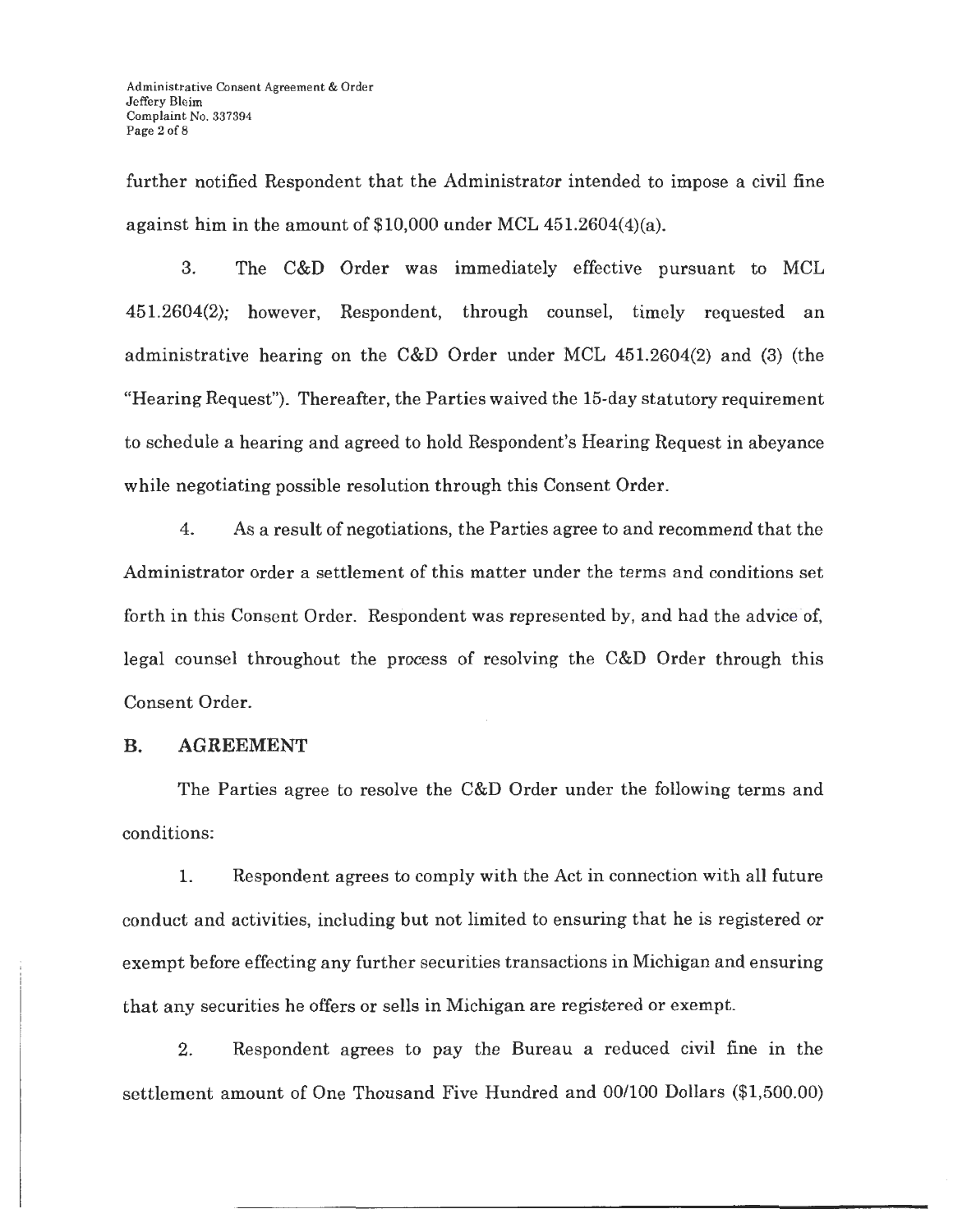(the "Reduced Civil Fine"). Respondent agrees to pay the Reduced Civil Fine within thirty (30) calendar days after the mailing date of this Consent Order, once entered. The Reduced Civil Fine must be paid by cashier's check or money order made payable to the "State of Michigan," contain identifying information (name and "Complaint No. 337394"), and be mailed to the Bureau at the following address:

Corporations, Securities & Commercial Licensing Bureau Securities & Audit Division - Final Order Monitoring P.O. Box 30018 Lansing, MI 48909

If any portion of the Reduced Civil Fine is overdue, the Administrator may refer it to the Michigan Department of Treasury for collection action against Respondent. In addition, and consistent with Paragraph B.14. below, the Administrator reserves the right to take other available legal action to enforce payment of and collect the Reduced Civil Fine.

3. Following entry of the attached Order, the Bureau will file a Form U6 reflecting the Parties' resolution of the C&D Order under this Consent Order.

4. The Bureau will report and publish this Consent Order according to its

current policy, as follows:

• This Consent Order is a public record required to be published and made available to the public, consistent with section 11 of the Michigan Freedom of Information Act, MCL 15.241. The Bureau will publish this Consent Order consistent with its current policy, whereby copies of orders issued under the Act are posted to the Bureau's website and a summary of order content is included in monthly disciplinary action reports separately published on the Bureau's website.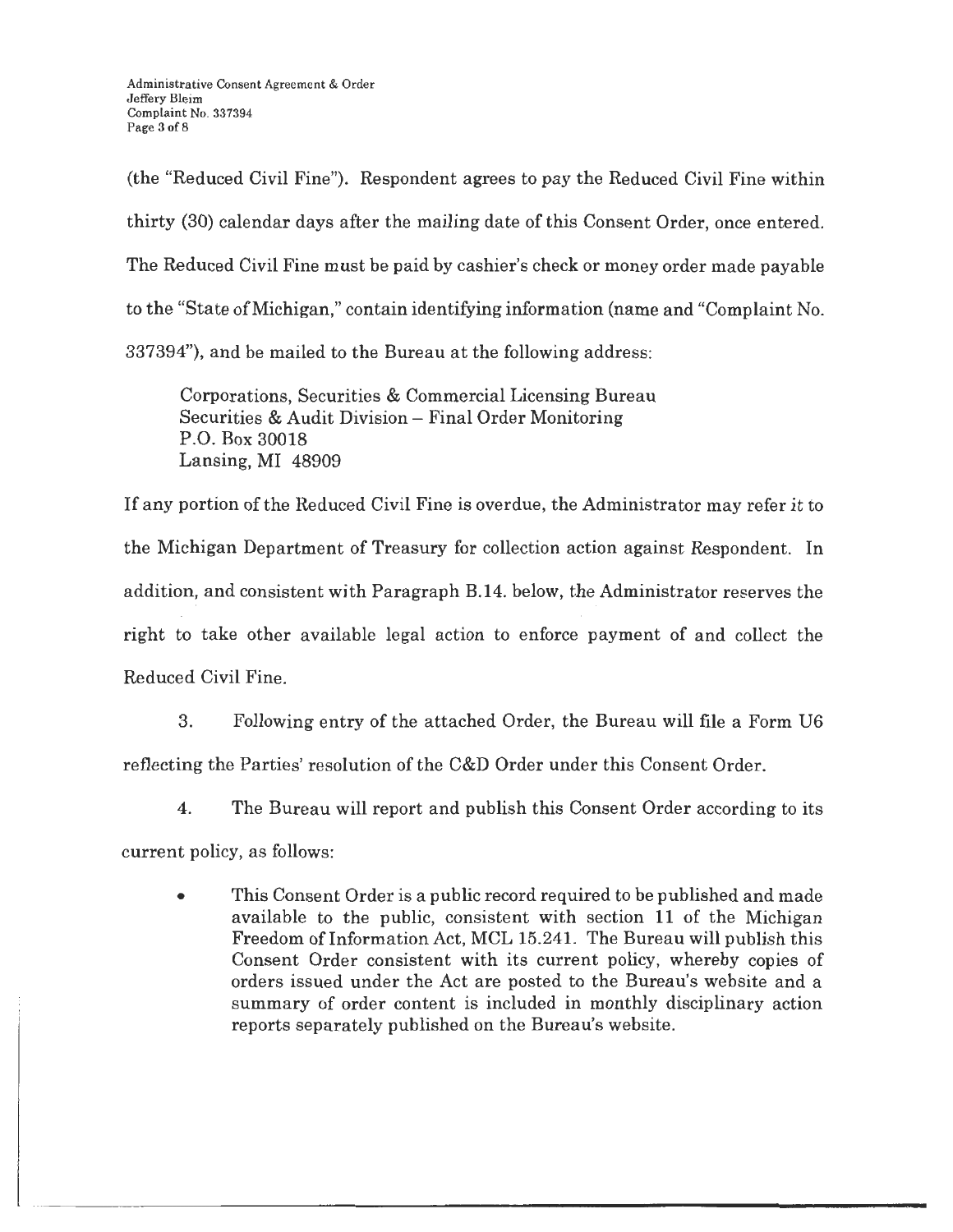5. Notwithstanding the potential application of MCL 451.2412(9), this Consent Order expressly preserves the Bureau's and Administrator's ability to rely on and assert, in any future proceeding under the Act, all activities, conduct, and alleged Act violations by Respondent contained in or relating to the C&D Order.

6. Respondent neither admits nor denies the allegations in the C&D Order or any wrongdoing in connection with this matter, and consents to entry of this Consent Order only for the purpose of resolving the C&D Order in an expeditious fashion that avoids the time and expense associated with an administrative proceeding on the Hearing Request and any appeals therefrom. The Parties agree that this Consent Order is automatically admissible in a proceeding to enforce its provisions or in any administrative proceeding under the Act.

7. For purposes only of the matters resolved by this Administrative Consent Order, and pursuant to Securities and Exchange Commission ("SEC") Rule 506(d)(2)(iii) of Regulation D, 17 CFR 230.506(d)(2)(iii), disqualification under SEC Rule  $506(d)(l)$  of Regulation D, 17 CFR 230.506(d)(l), should not arise as a consequence of this Consent Order. However, this does not limit the potential application of SEC Rule 506(d)(l), 17 CFR 230.506(d)(l), in any other respect.

8. The Parties agree that this Consent Order resolves only Respondent's activities, conduct, and alleged Act violations contained in the C&D Order, but it does not address or resolve any other activities, conduct, or potential Act violations engaged in by Respondent not expressly contained in the C&D Order or occurring after the date this Consent Order is entered.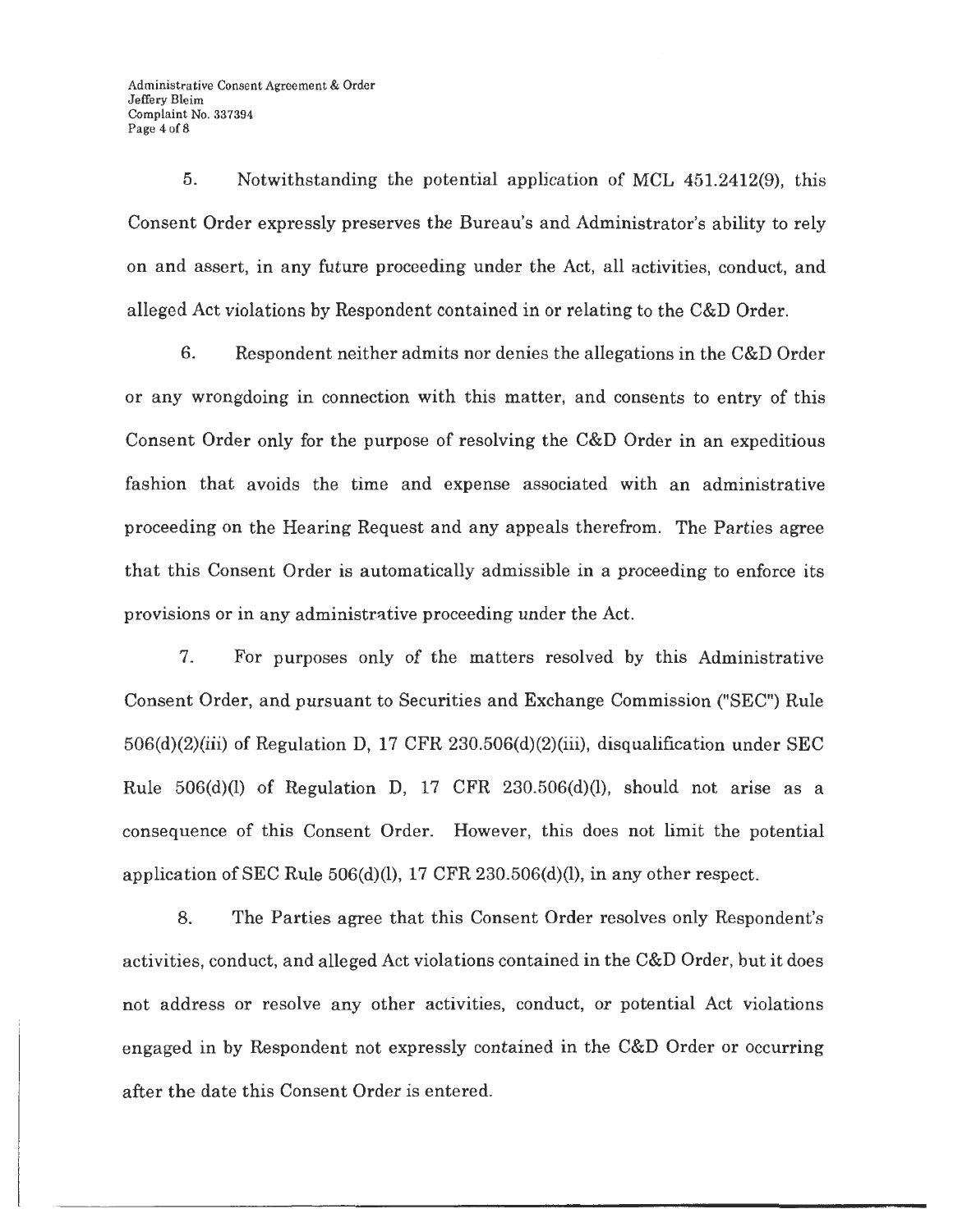9. Respondent agrees that, effective upon entry of this Consent Order, his Hearing Request is automatically revoked without further action by the Parties.

10. Respondent agrees to cooperate with the Bureau and comply with any reasonable investigative demands made by the Bureau in the future for purposes of ensuring compliance with this Consent Order or the Act.

11. Respondent acknowledges and agrees that: (a) the Administrator has jurisdiction and authority to enter this Consent Order; (b) the Administrator may enter this Consent Order without any further notice to Respondent; and (c) upon entry of this Consent Order, it is final and binding, and Respondent waives any right to a hearing or appeal of this Consent Order and the C&D Order under the Act, the rules promulgated under the Act or the predecessor Act, the Administrative Procedures Act of 1969, 1969 PA 306, MCL 24.201 *et seq.,* or other applicable law.

12. The Parties understand and agree that this Consent Order will be presented to the Administrator for her final approval as evidenced by its entry, and that the Administrator may, in her sole discretion, decide to accept or reject this Consent Order. If the Administrator accepts this Consent Order by entering it, this Consent Order becomes fully effective and binding in accordance with Paragraph B.10. above. If the Administrator rejects this Consent Order by refusing to enter it, the Parties waive any objection to submitting the Hearing Request for adjudication through a formal administrative proceeding and the Administrator remaining the final decisionmaker at the conclusion of that proceeding.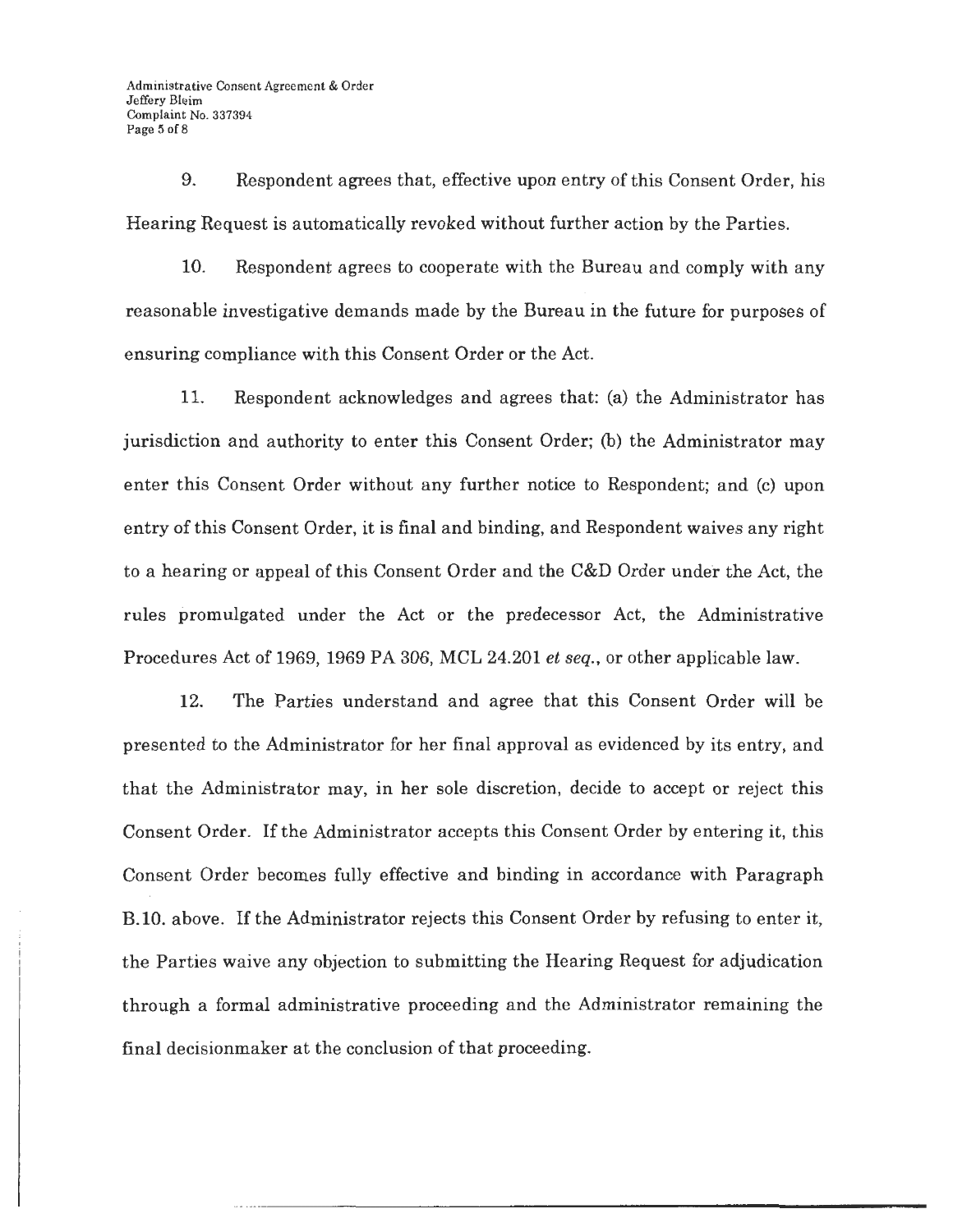13. The Parties acknowledge and agree that this Consent Order contains the entire understanding of the Parties and supersedes and forever terminates all prior and contemporaneous representations, promises, agreements, understandings, and negotiations, whether oral or written, with respect to its subject matter. The Parties further agree that this Consent Order may only be amended, modified, or supplemented by a duly executed writing signed by each Party and approved by Order of the Administrator.

14. The Parties acknowledge and represent that: (a) each Party has read this Consent Order in its entirety and fully understands all of its terms, conditions, ramifications, and consequences; (b) each Party unconditionally consents to the terms of this Consent Order; (c) each Party has consulted with or had ample opportunity to consult with legal counsel of his, her, or its choosing prior to executing this Consent Order; (d) each Party has freely and voluntarily signed this Consent Order; and (e) the consideration received by each Party as described in this Consent Order is adequate.

15. The Parties acknowledge and agree that the Administrator retains the right to pursue any action or proceeding permitted by law to enforce the provisions of this Consent Order.

16. The Parties agree that facsimile or electronically-transmitted signatures may be submitted in connection with this Consent Order and are binding on that Party to the same extent as an original signature.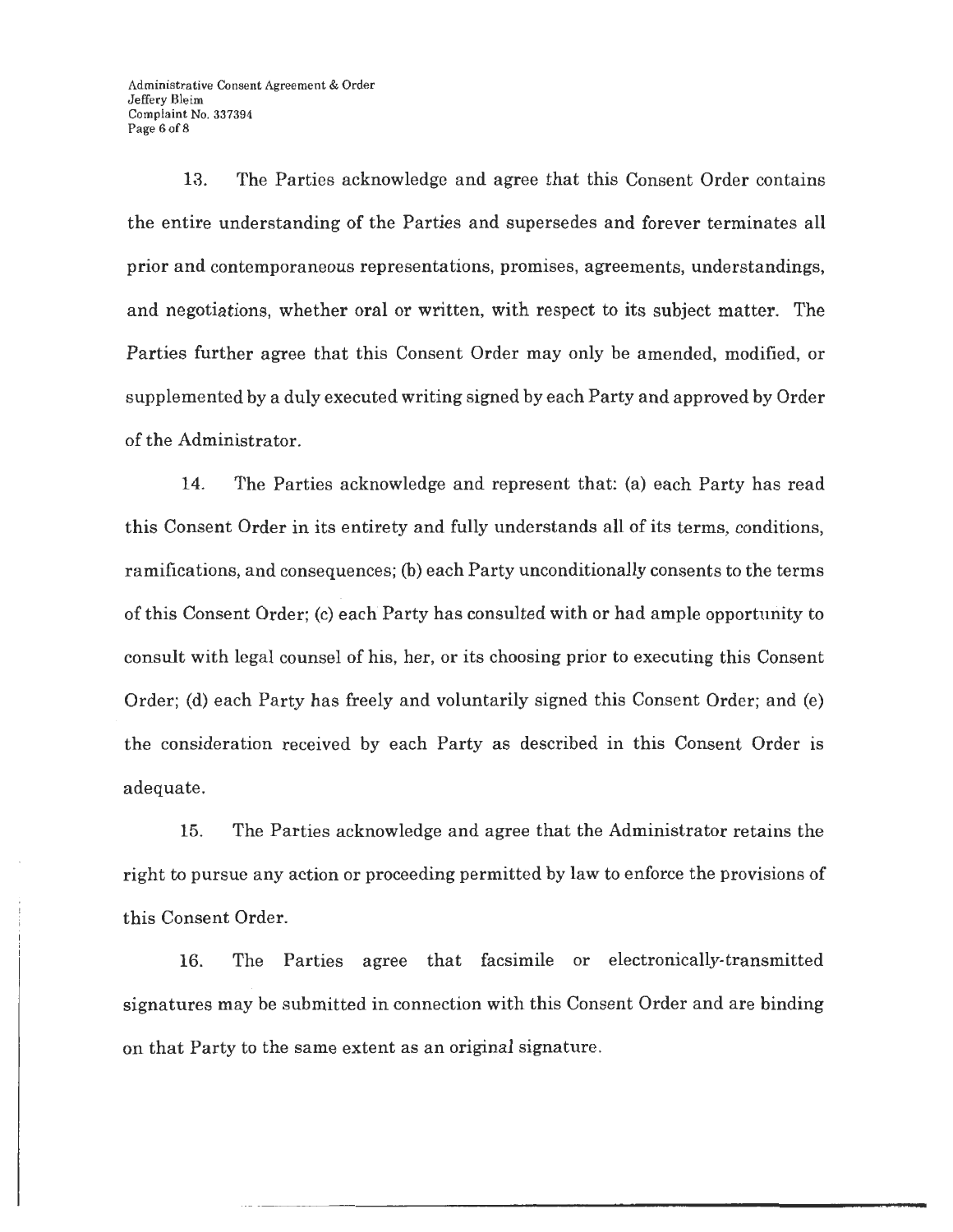Administrative Consent Agreement & Order Jeffery Bleim Complaint No. 337394 Page 7 of 8

Through their signatures, the Parties agree to the above terms and

conditions.

 $Signed: 2011$ 

Jeffery Bleim, Respondent

Dated:  $4.5-19$ 

Acknowledged and Reviewed by:

 $\frac{64}{\text{William E. Haines II}}$  Dated:  $\frac{4}{5}$  / 2019

William E. Haines II Attorney for Respondent

Approved by:

Signed: \_\_\_\_\_\_\_\_\_\_\_\_\_\_\_\_ Dated: \_\_\_\_ \_\_\_\_\_ \_

Lindsay DeRosia Acting Securities & Audit Division Director Corporations, Securities & Commercial Licensing Bureau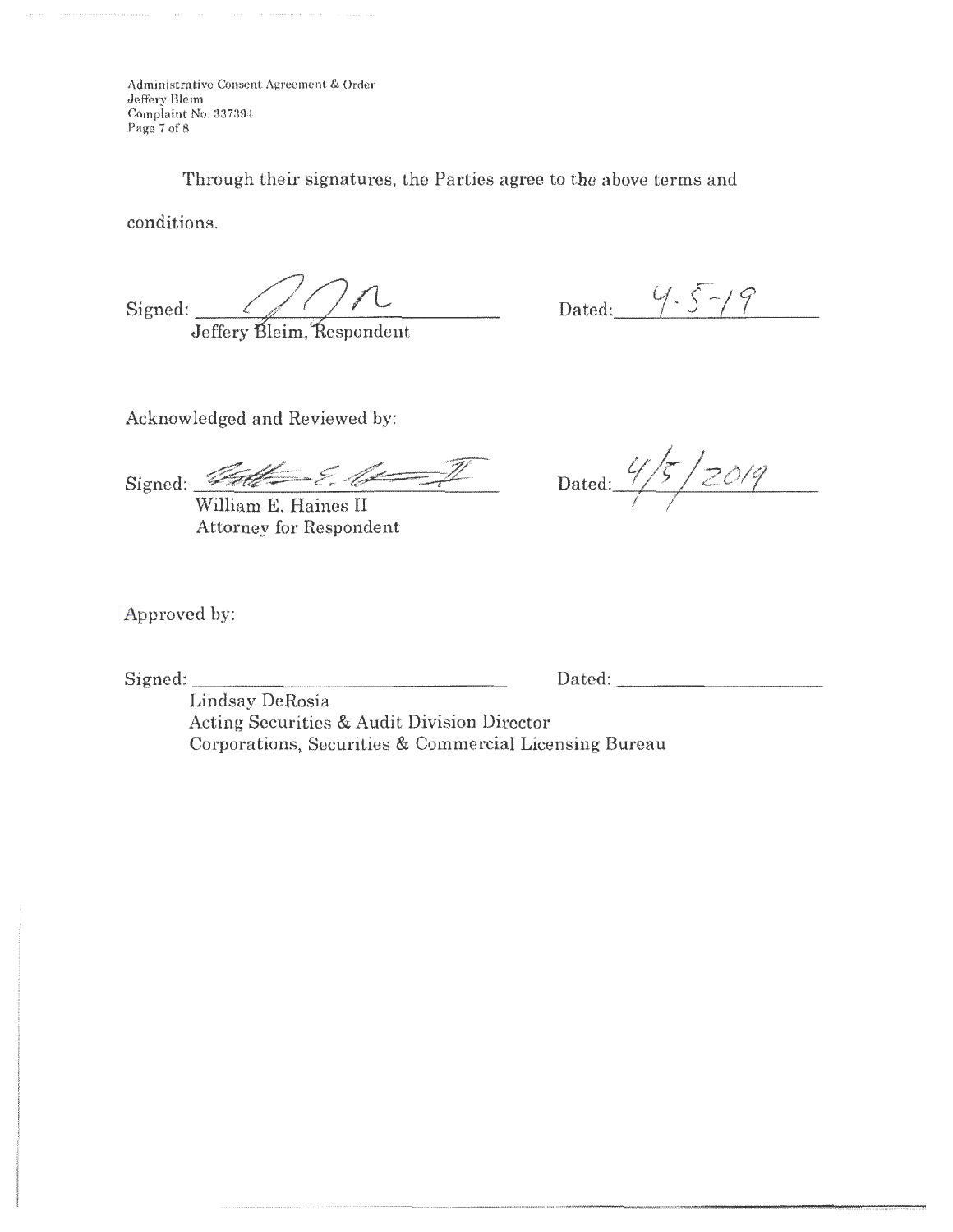Through their signatures, the Parties agree to the above terms and

conditions.

Signed:

Jeffery Bleim, Respondent

Dated: \_\_\_\_\_\_\_\_\_ \_

Acknowledged and Reviewed by:

Signed: \_\_\_\_\_\_\_\_\_\_\_\_\_\_\_ \_

Dated:

William E. Haines II Attorney for Respondent

Approved by:

Signed: <u>*<u>AMAYCLU</u>*</u><br>Lindsay DeRosia

Dated:  $\frac{4}{8}$ /19

Acting Securities & Audit Division Director Corporations, Securities & Commercial Licensing Bureau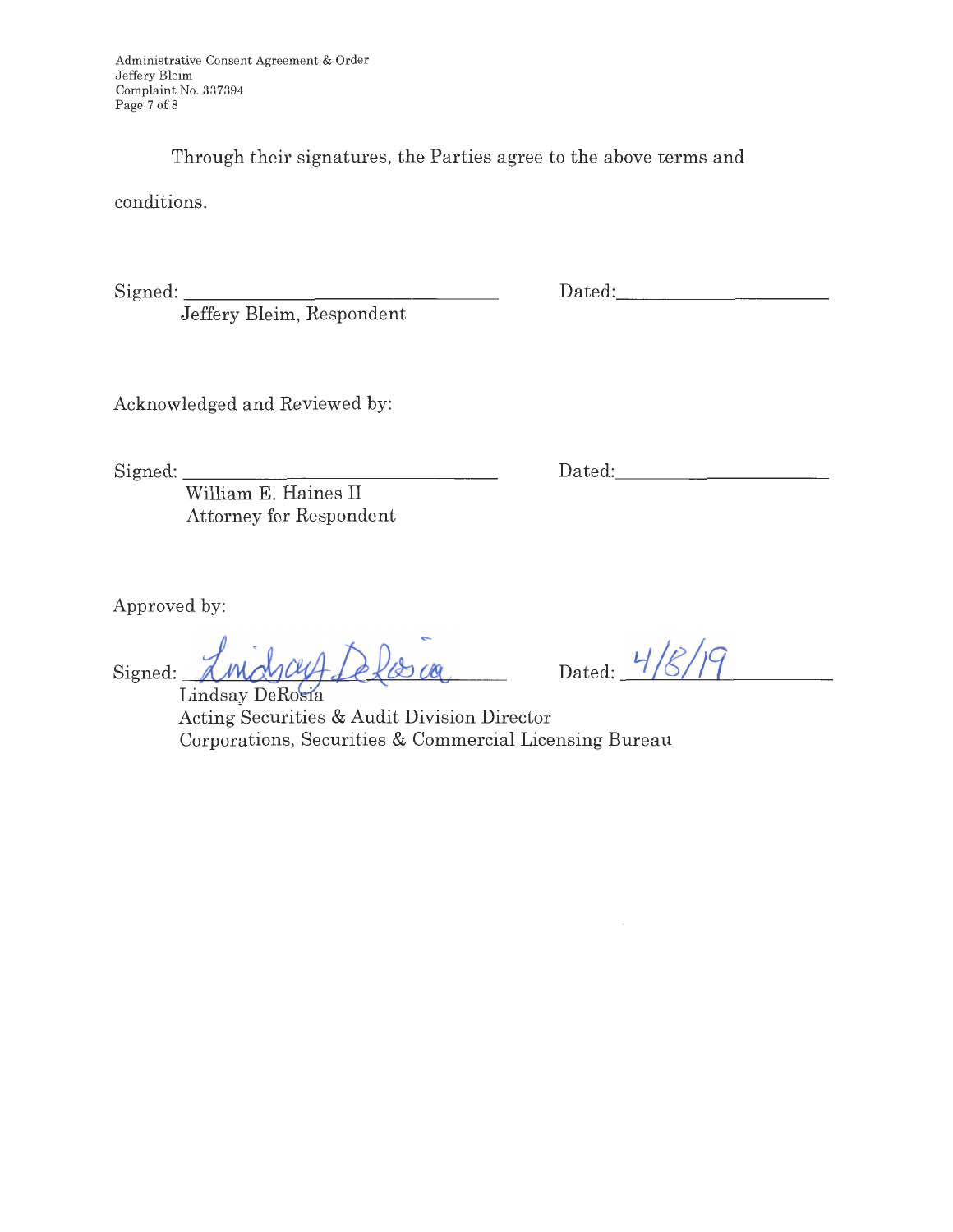Administrative Consent Agreement & Order Jeffery Bleim Complaint No. 337394 Page 8 of 8

# C. **ORDER**

The Administrator NOW, THEREFORE, ORDERS:

THE TERMS AND CONDITIONS IN THE FOREGOING FULLY EXECUTED CONSENT AGREEMENT ARE INCORPORATED BY REFERENCE AND MADE BINDING AND EFFECTIVE THROUGH THIS CONSENT ORDER.

 $By: \Delta$ Julia Dale

Administrator and Director Corporations, Securities & Commercial Licensing Bureau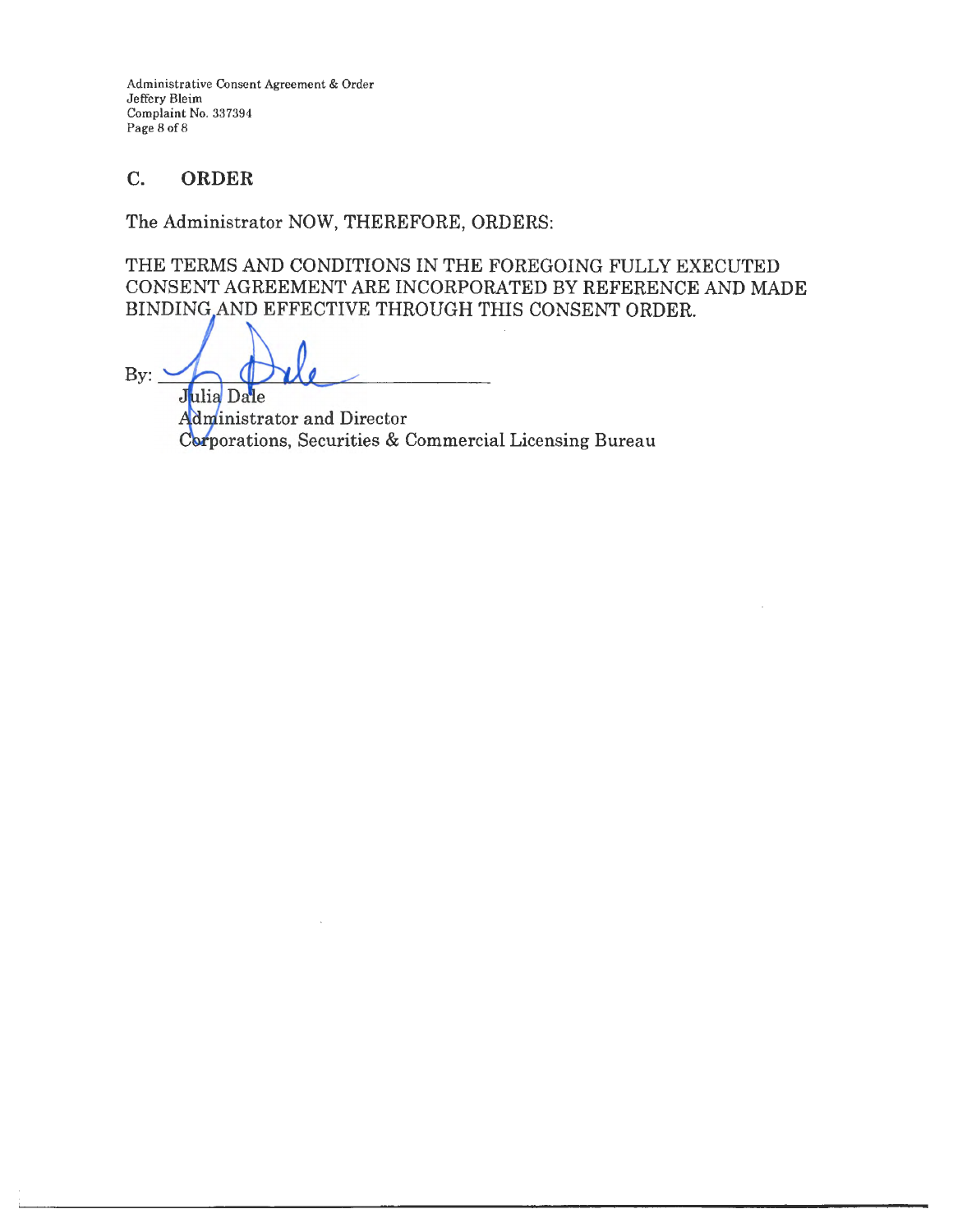### STATE OF MICHIGAN DEPARTMENT OF LICENSING AND REGULATORY AFFAIRS CORPORATIONS, SECURITIES & COMMERCIAL LICENSING BUREAU

In the Matter of:

Complaint No. 337394

JEFFERY BLEIM CRD#5805815

Respondent.

I ---------------------This **15** day of **1 AMPLICE** ... , 2018 NOTICE AND ORDER TO CEASE AND DESIST

Julia Dale, the Director ("Administrator") of the Corporations, Securities & Commercial Licensing Bureau ("Bureau"), pursuant to her statutory authority and responsibility to administer and enforce the Michigan Uniform Securities Act (2002), 2008 PA 551 , as amended, MCL 451.2101 *et seq.* ("Securities Act"), hereby orders Jeffery Bleim ("Respondent") to cease and desist from acting as an unregistered agent of Independence Capital Co., Inc., contrary to the Securities Act. Respondent is also notified of the opportunity to request a hearing in this matter.

# **I. BACKGROUND**

### **A. The Respondent**

1. Jeffery Bleim (CRD#5805815) is a Michigan resident who is presently registered as an agent of Independence Capital Co., Inc. (CRD# 24723, "Independence"), a Michigan-registered broker-dealer and investment adviser. Respondent has been registered as an agent of Independence since on or around June 12, 2018.

### **B. Findings of Fact**

- 1. The Bureau investigated Respondent's activities under the Securities Act in Michigan.
- 2. The investigation developed evidence that Respondent represented Independence, a broker-dealer, in effecting transactions in securities between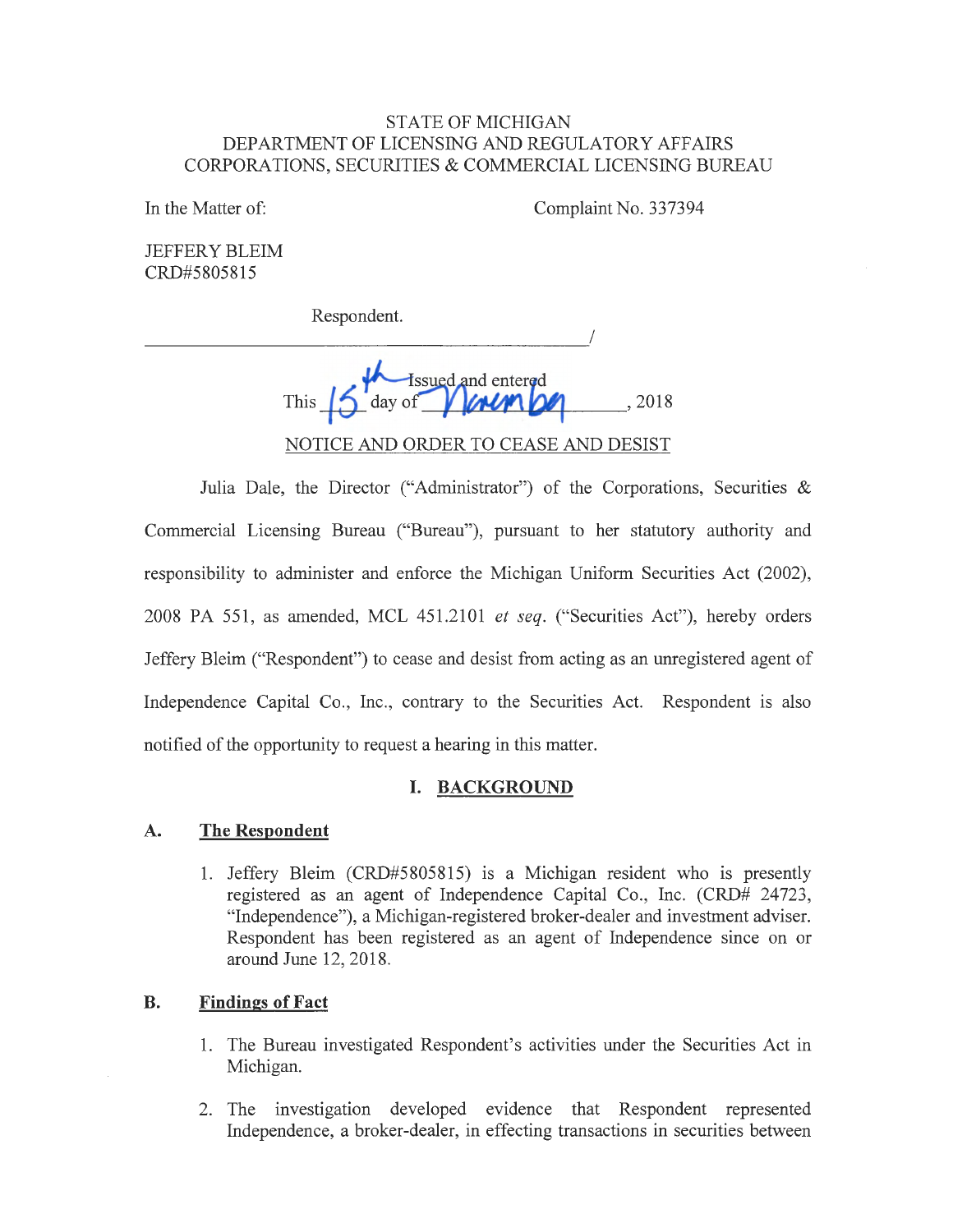June 2010 and January 2013 while Respondent was not registered as an agent of Independence under the Securities Act in Michigan.

3. Respondent acted as an agent of a broker-dealer during a period in which he was not registered in that capacity in Michigan.

# **II. RELEVANT STATUTORY PROVISIONS**

1. Section 102 of the Securities Act, MCL 451.2102, defines "agent" in part as:

"Agent" means an individual other than a broker-dealer who represents a broker-dealer in effecting or attempting to effect purchases or sales of securities or represents an issuer in effecting or attempting to effect purchases or sales of the issuer's securities ...

2. Section 402(1) of the Securities Act, MCL 451.2402(1), states:

An individual shall not transact business in this state as an agent unless the individual is registered under this act as an agent or is exempt from registration as an agent under subsection (2).

3. Section 503(1) of the Securities Act, MCL 451.2503(1), states:

In a civil action or administrative proceeding under this act, a person claiming an exemption, exception, preemption, or exclusion has the burden to prove the applicability of the exemption, exception, preemption, or exclusion.

# **III. CONCLUSIONS OF LAW**

1. Respondent Jeffery Bleim acted as an agent of Independence Capital Co., Inc., a Michigan-registered broker-dealer, without the benefit of registration or a properly-claimed exemption from registration, in violation of section 402(1) of the Securities Act, MCL 451.2402(1).

# **IV. ORDER**

IT IS THEREFORE ORDERED, pursuant to section 604 of the Securities Act, MCL 451.2604, that:

A. Respondent shall immediately CEASE AND DESIST from acting as an unregistered agent, contrary to the Securities Act.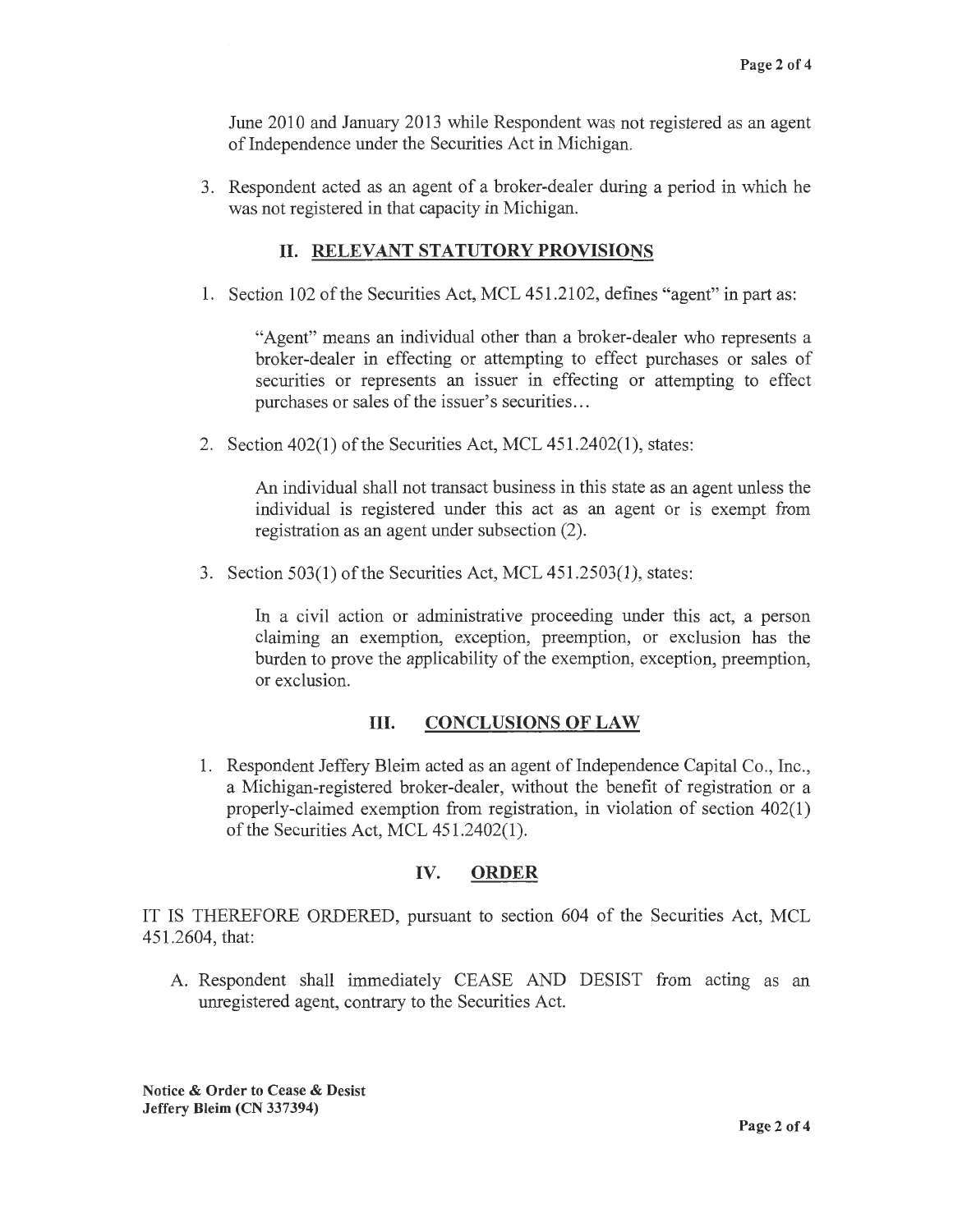- B. Pursuant to section 604(2) of the Securities Act, this Notice and Order to Cease and Desist is IMMEDIATELY EFFECTIVE.
- C. In her Final Order, the Administrator, under section  $604(4)$  of the Securities Act, MCL 451.2604(4), intends to impose a civil fine of \$10,000.00 against Respondent.
- D. Pursuant to section 508 of the Securities Act, MCL 451.2508, a person that willfully violates the Securities Act, or an order issued under the Securities Act, is guilty of a felony punishable by imprisonment for not more than 10 years or a fine of not more than \$500,000.00 for each violation, or both. An individual convicted of violating a rule or order under this act may be fined, but shall not be imprisoned, if the individual did not have knowledge of the rule or order.

# **V. NOTICE OF OPPORTUNITY FOR HEARING**

Section 604 of the Securities Act, MCL 451.2604, provides that Respondent has 30 days beginning with the 'first day after the date of service of this Notice and Order to Cease and Desist to submit a written request to the Administrator asking that this matter be scheduled for a hearing. If the Administrator receives a written request in a timely manner, the Administrator shall schedule a hearing within 15 days after receipt of the request. The written request for a hearing must be addressed to:

> Corporations, Securities & Commercial Licensing Bureau Regulatory Compliance Division P.O. Box 30018 Lansing, MI 48909

#### **VI. ORDER FINAL ABSENT HEARING REQUEST**

A. Under section 604 of the Securities Act, MCL 451.2604, the Respondent's failure to submit a written request for a hearing to the Administrator within 30 days after the service date of this **NOTICE AND ORDER TO CEASE AND DESIST** shall result in this order becoming a **FINAL ORDER** by operation of law. The **FINAL ORDER** includes the imposition of the fines cited described in section IV.C., and the fine amounts set forth below will become due and payable to the Administrator within sixty (60) days after the date this order becomes final:

> \$10,000.00 - Jeffery Bleim, under section 604 of the Securities Act, MCL 451.2604.